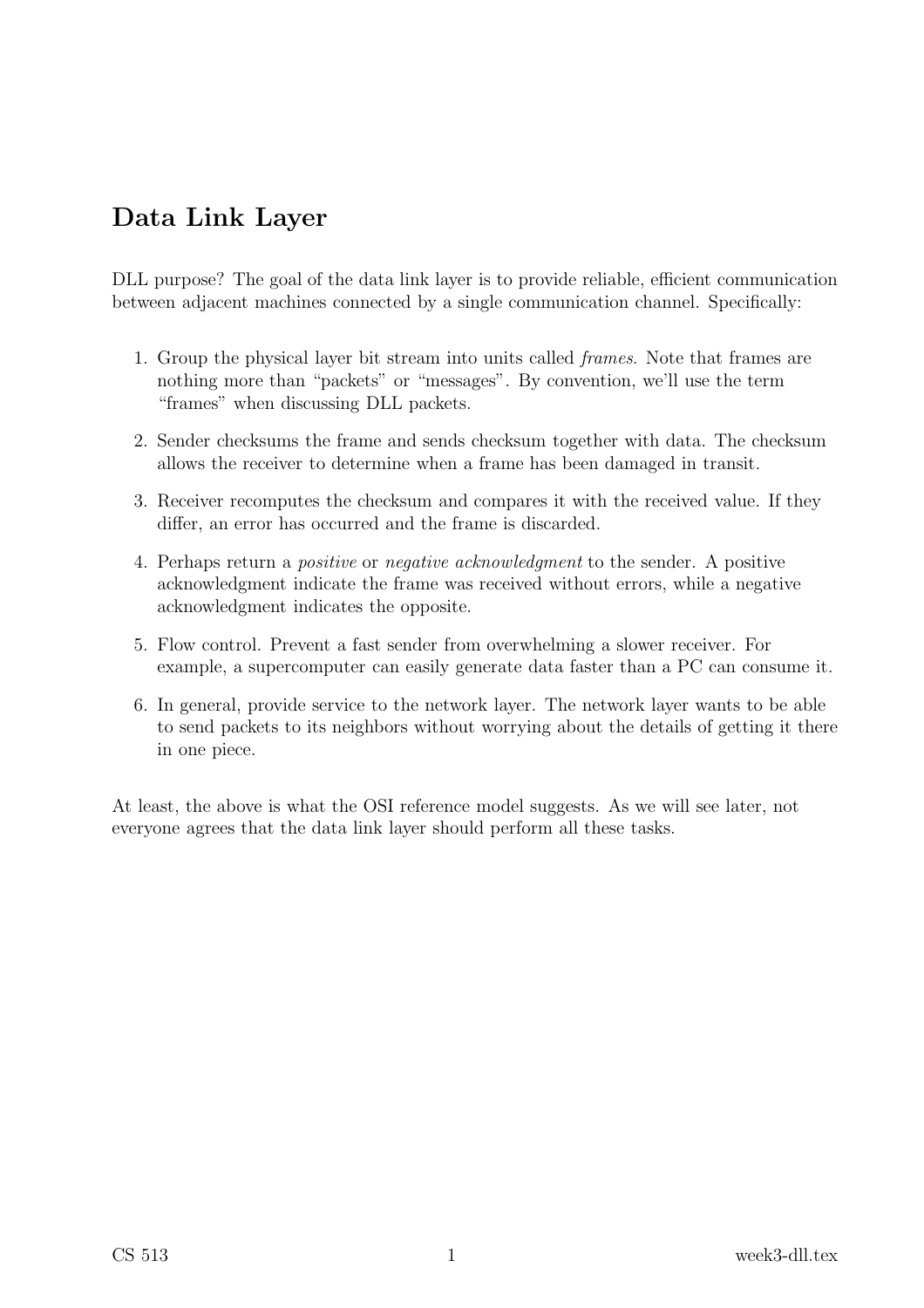### Design Issues

If we don't follow the OSI reference model as gospel, we can imagine providing several alternative service semantics:

Reliable Delivery: Frames are delivered to the receiver reliably and in the same order as generated by the sender.

Connection state keeps track of sending order and which frames require retransmission. For example, receiver state includes which frames have been received, which ones have not, etc.

Best Effort: The receiver does not return acknowledgments to the sender, so the sender has no way of knowing if a frame has been successfully delivered.

When would such a service be appropriate?

- 1. When higher layers can recover from errors with little loss in performance. That is, when errors are so infrequent that there is little to be gained by the data link layer performing the recovery. It is just as easy to have higher layers deal with occasional lost packet.
- 2. For real-time applications requiring "better never than late" semantics. Old data may be worse than no data. For example, should an airplane bother calculating the proper wing flap angle using old altitude and wind speed data when newer data is already available?
- Acknowledged Delivery: The receiver returns an acknowledgment frame to the sender indicating that a data frame was properly received. This sits somewhere between the other two in that the sender keeps connection state, but may not necessarily retransmit unacknowledged frames. Likewise, the receiver may hand received packets to higher layers in the order in which the arrive, regardless of the original sending order.

Typically, each frame is assigned a unique sequence number, which the receiver returns in an *acknowledgment frame* to indicate which frame the ACK refers to. The sender must *retransmit* unacknowledged (e.g., lost or damaged) frames.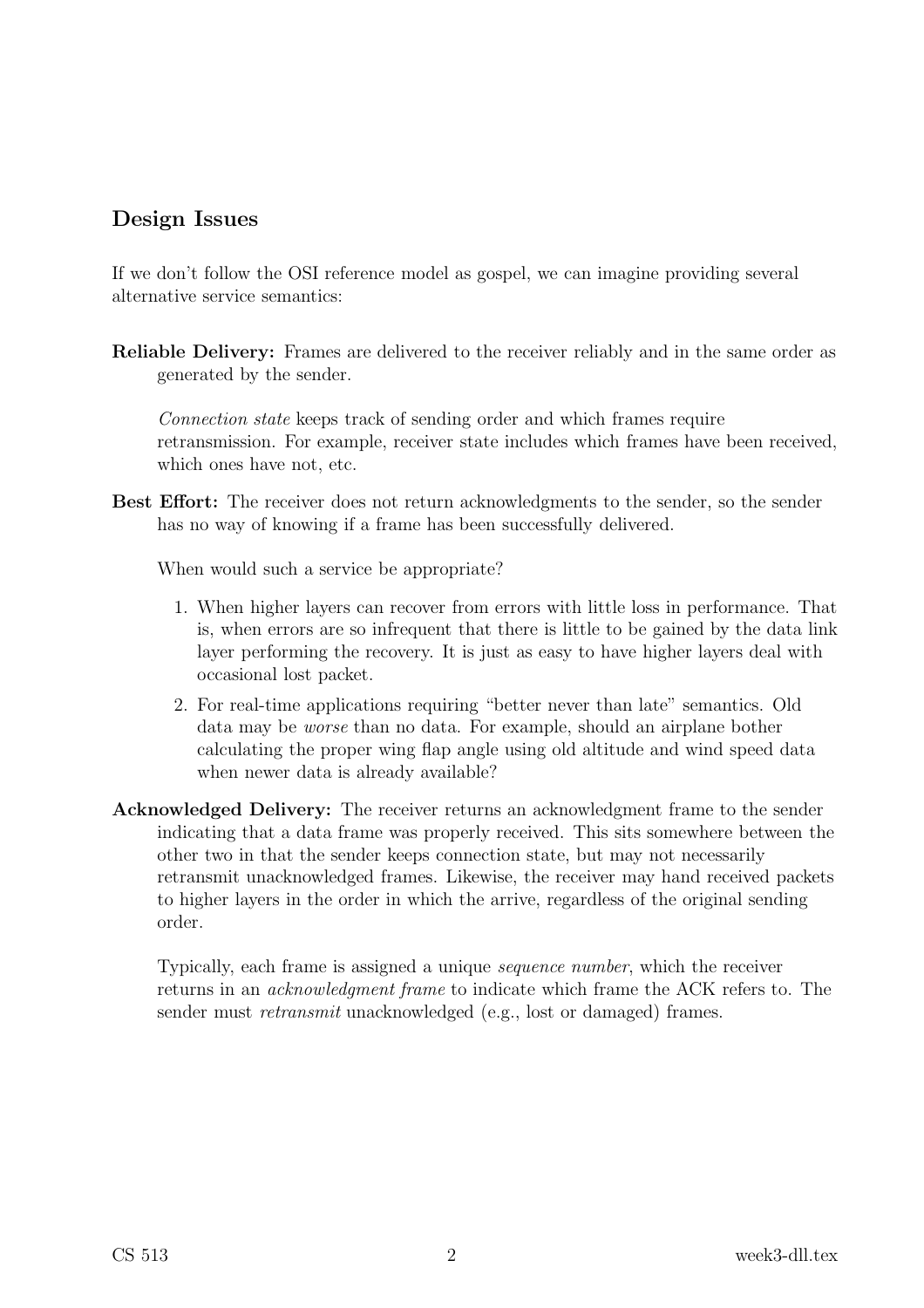## Framing

The DLL translates the physical layer's raw bit stream into discrete units (messages) called frames. How can the receiver detect frame boundaries? That is, how can the receiver recognize the start and end of a frame?

Length Count: Make the first field in the frame's header be the length of the frame. That way the receiver knows how big the current frame is and can determine where the next frame ends.

Disadvantage: Receiver loses synchronization when bits become garbled. If the bits in the count become corrupted during transmission, the receiver will think that the frame contains fewer (or more) bits than it actually does. Although checksum will detect the incorrect frames, the receiver will have difficulty resynchronizing to the start of a new frame. This technique is not used anymore, since better techniques are available.

Bit Stuffing: Use reserved bit patterns to indicate the start and end of a frame. For instance, use the 4-bit sequence of 0111 to delimit consecutive frames. A frame consists of everything between two delimiters.

Problem: What happens if the reserved delimiter happens to appear in the frame itself? If we don't remove it from the data, the receiver will think that the incoming frame is actually two smaller frames! Solution: Use bit stuffing. Within the frame, replace every occurrence of two consecutive 1's with 110. E.g., append a zero bit after each pair of 1's in the data. This prevents 3 consecutive 1's from ever appearing in the frame.

Likewise, the receiver converts two consecutive 1's followed by a 0 into two 1's, but recognizes the 0111 sequence as the end of the frame.

Example: The frame "1011101" would be transmitted over the physical layer as "0111101101010111".

Note: When using bit stuffing, locating the start/end of a frame is easy, even when frames are damaged. The receiver simply scans arriving data for the reserved patterns. Moreover, the receiver will resynchronize quickly with the sender as to where frames begin and end, even when bits in the frame get garbled.

The main disadvantage with bit stuffing is the insertion of additional bits into the data stream, wasting bandwidth. How much expansion? The precise amount depends on the frequency in which the reserved patterns appear as user data.

Character stuffing: Same idea as bit-stuffing, but operates on bytes instead of bits.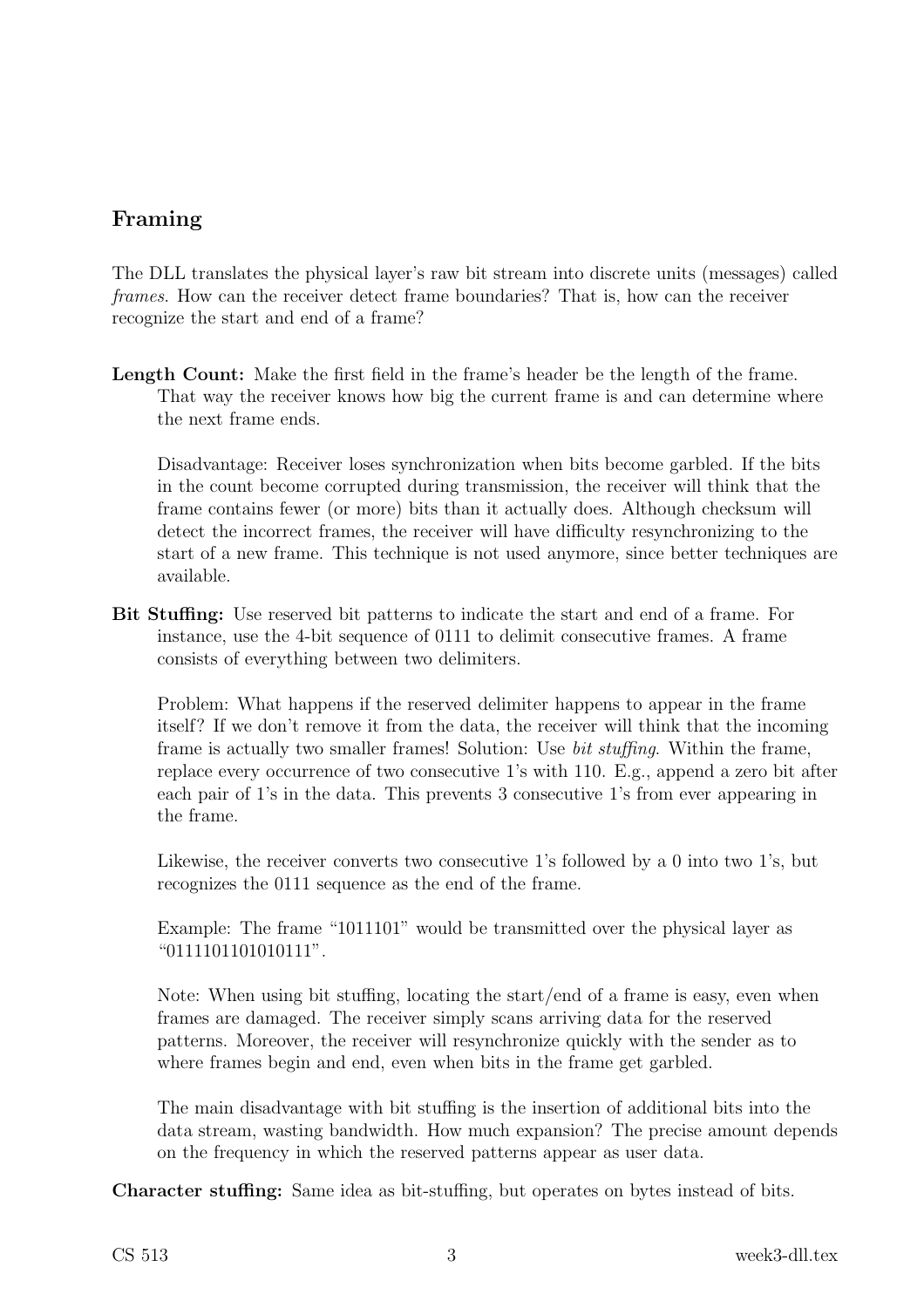Use reserved characters to indicate the start and end of a frame. For instance, use the two-character sequence DLE STX (Data-Link Escape, Start of TeXt) to signal the beginning of a frame, and the sequence DLE ETX (End of TeXt) to flag the frame's end.

Problem: What happens if the two-character sequence DLE ETX happens to appear in the frame itself?

Solution: Use *character stuffing*; within the frame, replace every occurrence of DLE with the two-character sequence DLE DLE. The receiver reverses the processes, replacing every occurrence of DLE DLE with a single DLE.

Example: If the frame contained "A B DLE D E DLE", the characters transmitted over the channel would be "DLE STX A B DLE DLE D E DLE DLE DLE ETX".

Disadvantage: character is the smallest unit that can be operated on; not all architectures are byte oriented.

Encoding Violations: Send an signal that doesn't conform to any legal bit representation. In Manchester encoding, for instance, 1-bits are represented by a high-low sequence, and 0-bits by low-high sequences. The start/end of a frame could be represented by the signal low-low or high-high.

The advantage of encoding violations is that no extra bandwidth is required as in bit-stuffing. The IEEE 802.4 standard uses this approach.

Finally, some systems use a combination of these techniques. IEEE 802.3, for instance, has both a length field and special frame start and frame end patterns.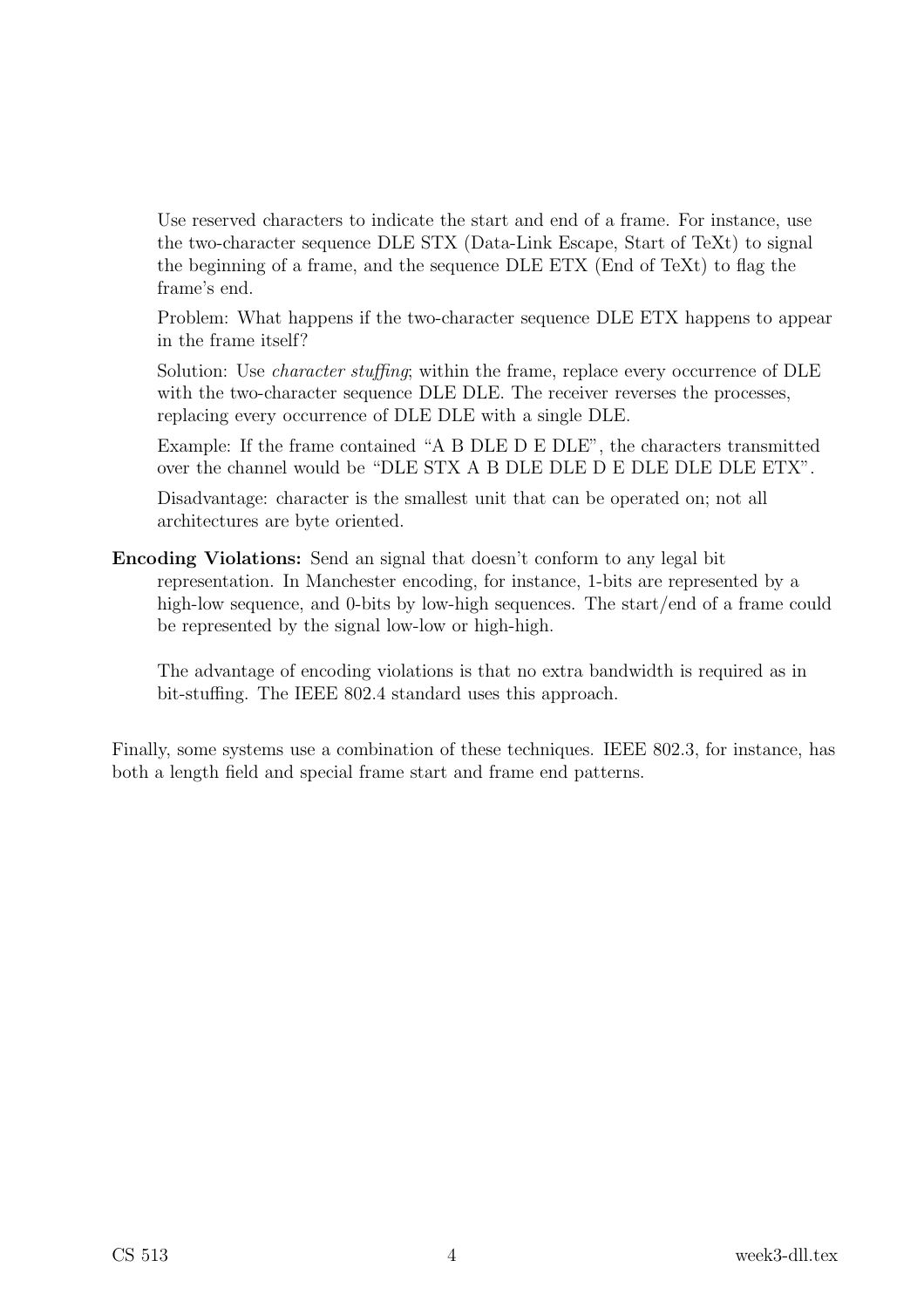## Error Control

Error control is concerned with insuring that all frames are eventually delivered (possibly in order) to a destination. How? Three items are required.

Acknowledgements: Typically, reliable delivery is achieved using the "acknowledgments with retransmission" paradigm, whereby the receiver returns a special acknowledgment (ACK) frame to the sender indicating the correct receipt of a frame.

In some systems, the receiver also returns a *negative acknowledgment* (NACK) for incorrectly-received frames. This is nothing more than a hint to the sender so that it can retransmit a frame right away without waiting for a timer to expire.

Timers: One problem that simple ACK/NACK schemes fail to address is recovering from a frame that is lost, and as a result, fails to solicit an ACK or NACK. What happens if an ACK or NACK becomes lost?

Retransmission timers are used to resend frames that don't produce an ACK. When sending a frame, schedule a timer to expire at some time after the ACK should have been returned. If the timer goes off, retransmit the frame.

Sequence Numbers: Retransmissions introduce the possibility of duplicate frames. To suppress duplicates, add sequence numbers to each frame, so that a receiver can distinguish between new frames and old copies.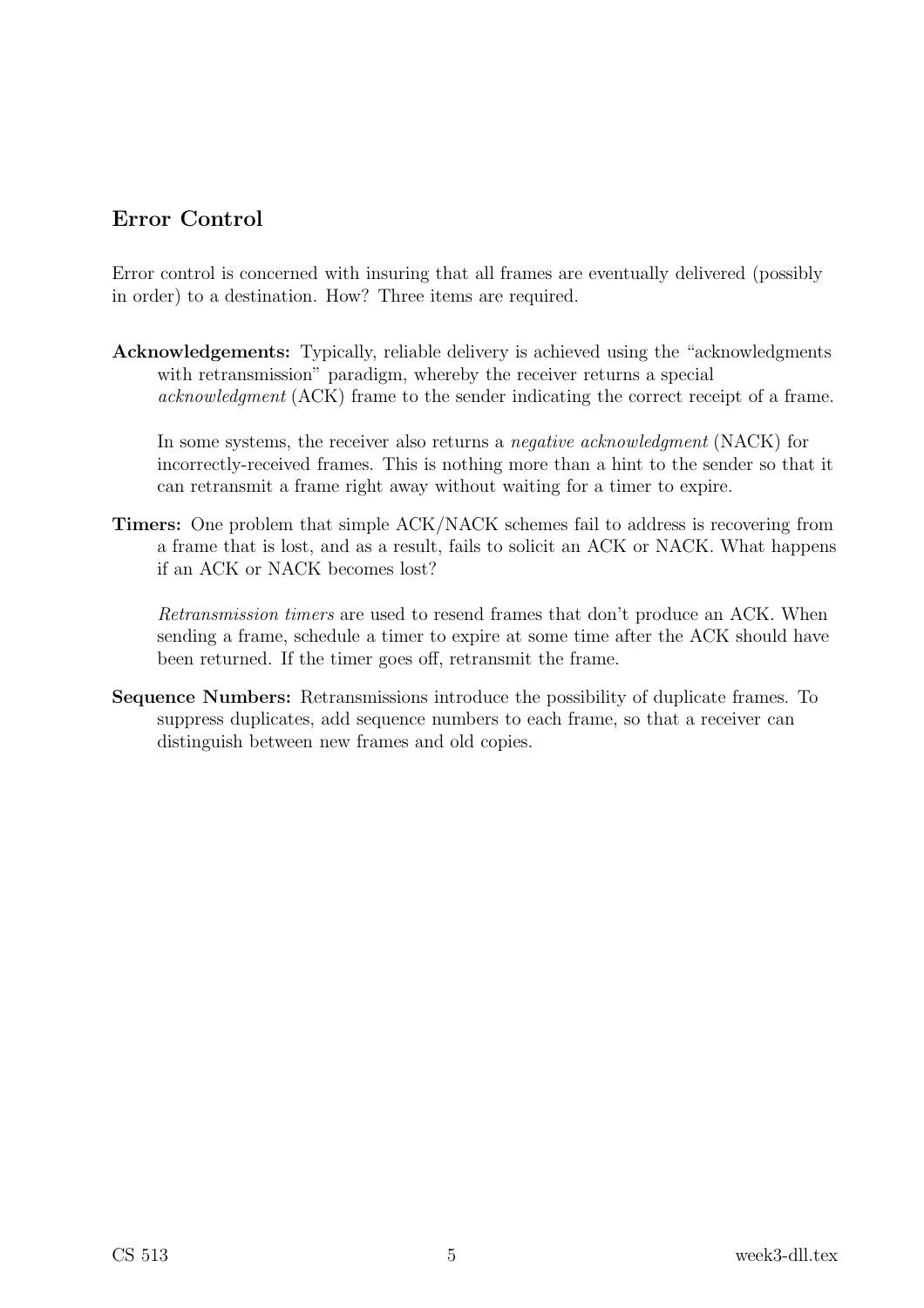## Flow Control

Flow control deals with throttling the speed of the sender to match that of the receiver. Usually, this is a dynamic process, as the receiving speed depends on such changing factors as the load, and availability of buffer space.

One solution is to have the receiver extend credits to the sender. For each credit, the sender may send one frame. Thus, the receiver controls the transmission rate by handing out credits.

### Link Management

In some cases, the data link layer service must be "opened" before use:

- The data link layer uses open operations for allocating buffer space, control blocks, agreeing on the maximum message size, etc.
- Synchronize and initialize send and receive sequence numbers with its peer at the other end of the communications channel.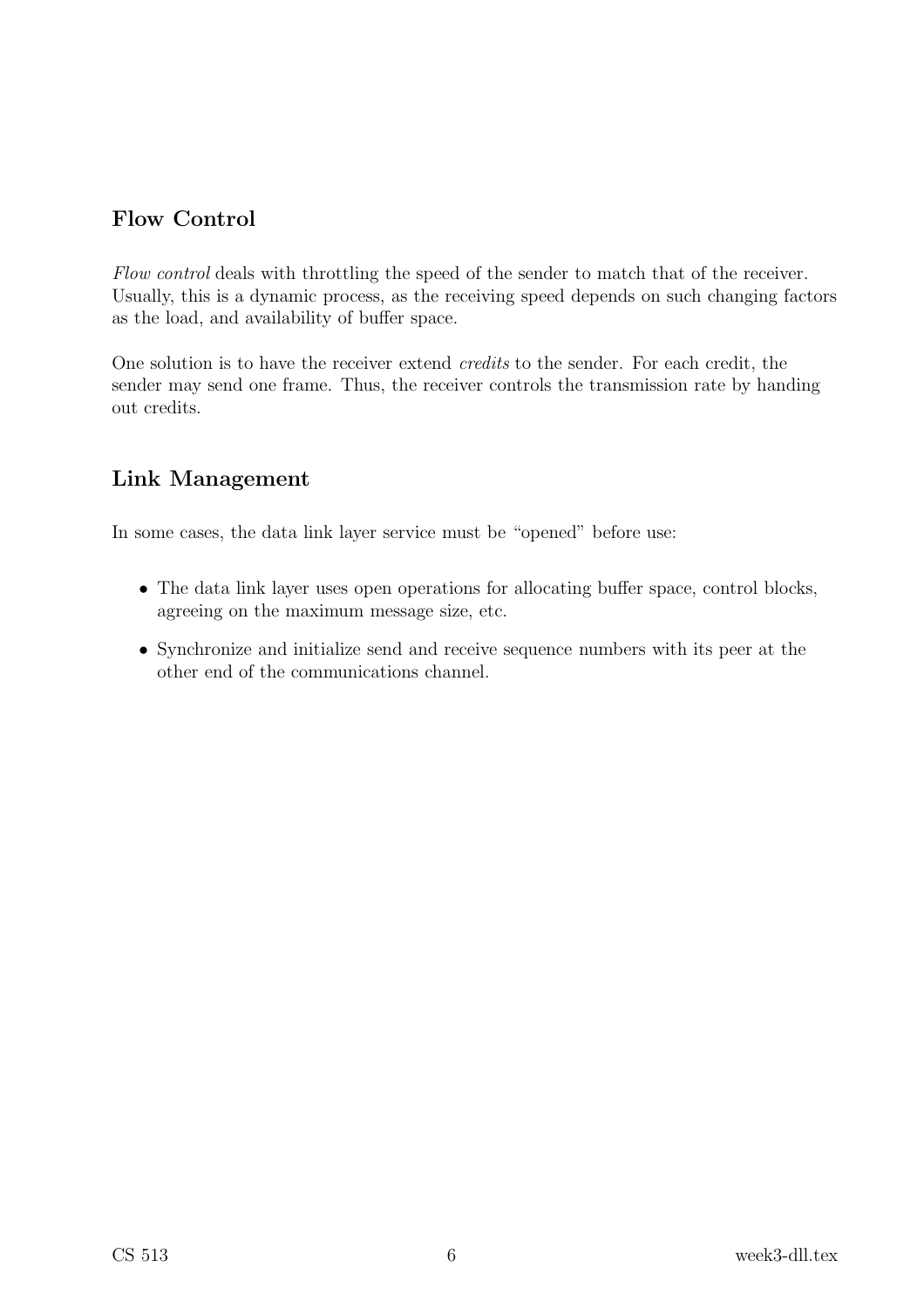## Error Detection and Correction

In data communication, line noise is a fact of life (e.g., signal attenuation, natural phenomenon such as lightning, and the telephone repairman). Moreover, noise usually occurs as bursts rather than independent, single bit errors. For example, a burst of lightning will affect a set of bits for a short time after the lightning strike.

Detecting and correcting errors requires redundancy — sending additional information along with the data.

There are two types of attacks against errors:

Error Detecting Codes: Include enough redundancy bits to detect errors and use ACKs and retransmissions to recover from the errors.

Error Correcting Codes: Include enough redundancy to detect and correct errors.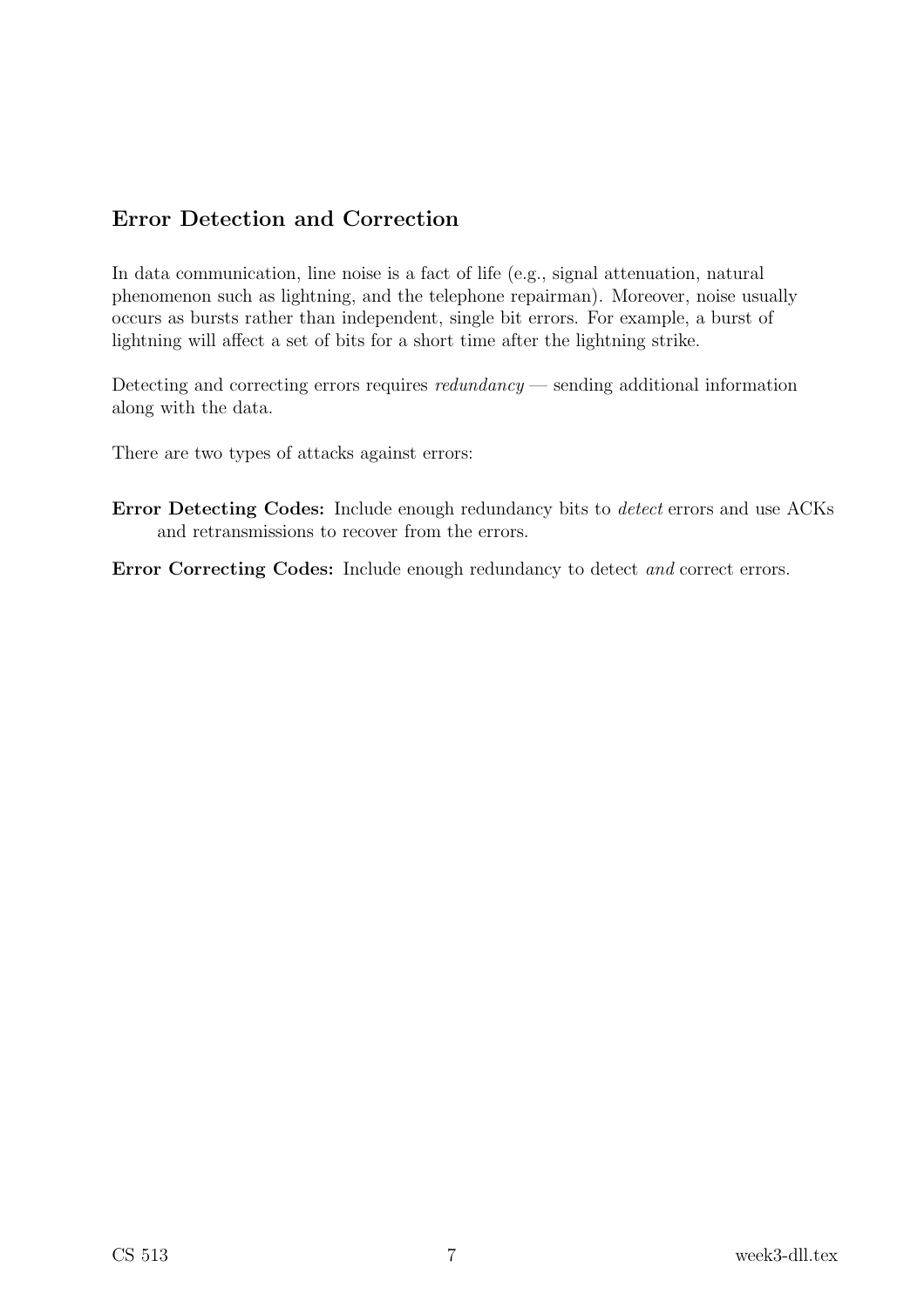To understand errors, consider the following:

- 1. Messages (frames) consist of  $m$  data (message) bits and  $r$  redundancy bits, yielding an  $n = (m + r)$ -bit codeword.
- 2. Hamming Distance. Given any two codewords, we can determine how many of the bits differ. Simply exclusive or (XOR) the two words, and count the number of 1 bits in the result.
- 3. Significance? If two codewords are d bits apart, d errors are required to convert one to the other.
- 4. A code's Hamming Distance is defined as the minimum Hamming Distance between any two of its legal codewords (from all possible codewords).
- 5. In general, all  $2<sup>m</sup>$  possible data words are legal. However, by choosing check bits carefully, the resulting codewords will have a large Hamming Distance. The larger the Hamming distance, the better able the code can detect errors.

To detect d 1-bit errors requires having a Hamming Distance of at least  $d+1$  bits. Why?

To correct d errors requires  $2d + 1$  bits. Intuitively, after d errors, the garbled messages is still closer to the original message than any other legal codeword.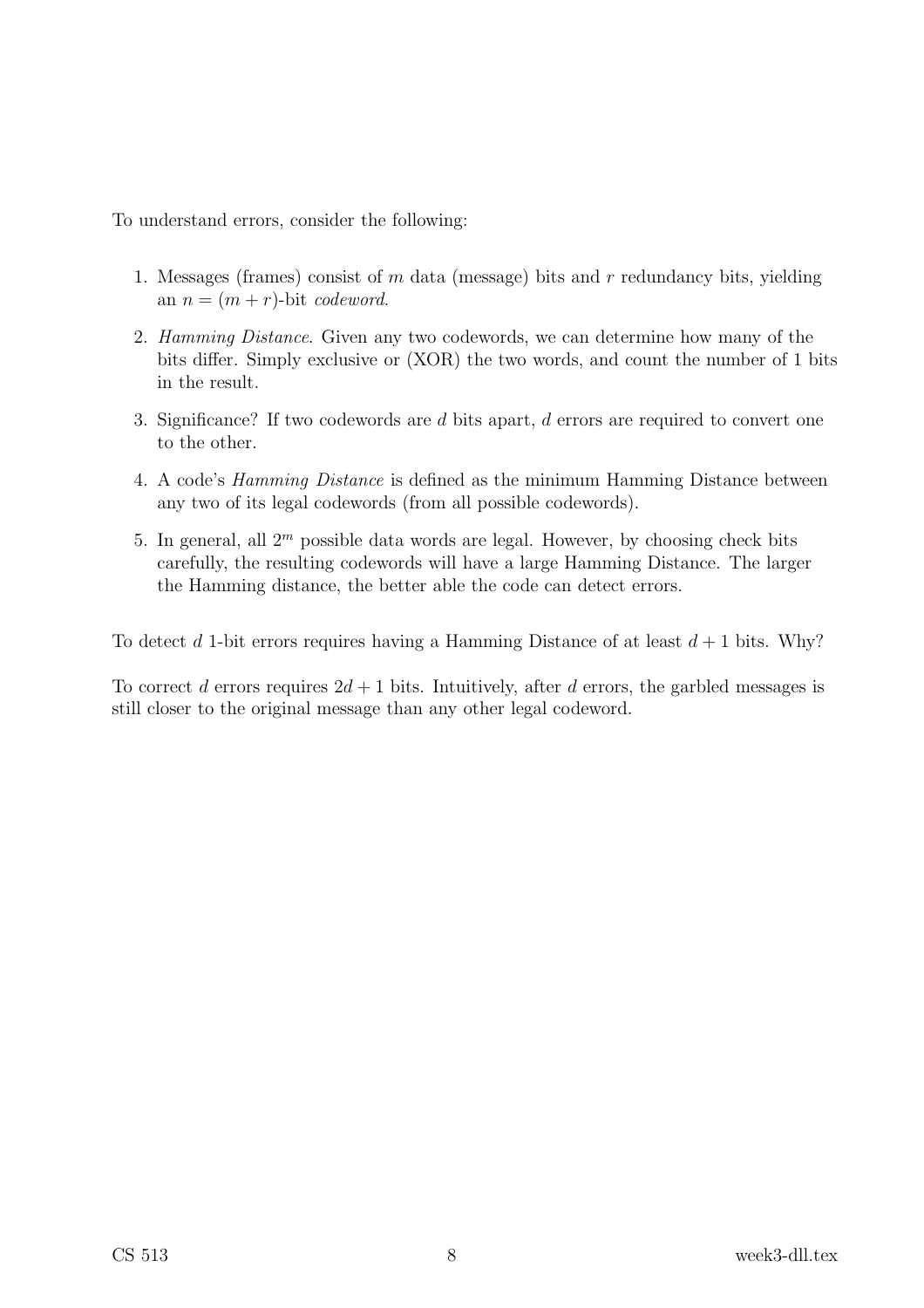### Parity Bits

For example, consider *parity:* A single *parity bit* is appended to each data block (e.g. each character in ASCII systems) so that the number of 1 bits always adds up to an even (odd) number.

1000000(1) 1111101(0)

The Hamming Distance for parity is 2, and it cannot correct even single-bit errors (but can detect single-bit errors).

As another example, consider a 10-bit code used to represent 4 possible values: "00000 00000", "00000 11111", "11111 00000", and "11111 11111". Its Hamming distance is 5, and we can correct 2 single-bit errors:

For instance, "10111 00010" becomes "11111 00000" by changing only two bits.

However, if the sender transmits "11111 00000" and the receiver sees "00011 00000", the receiver will not correct the error properly.

Finally, in this example we are guaranteed to catch all 2-bit errors, but we might do better: if "00111 00111" contains 4 single-bit errors, we will reconstruct the block correctly.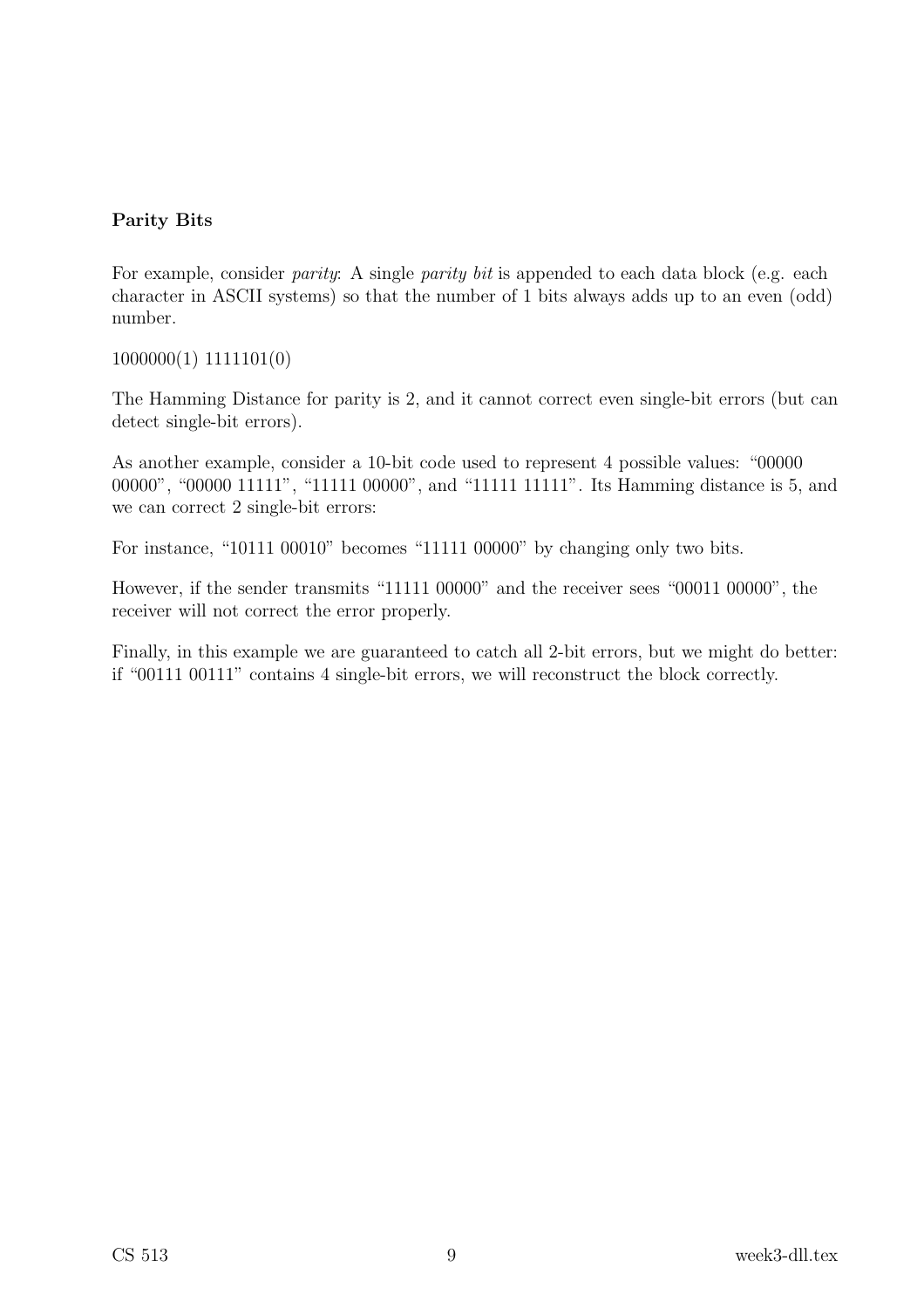### Single-Bit Error Correction

What's the fewest number of bits needed to correct single bit errors? Let us design a code containing  $n = m + r$  bits that corrects all single-bit errors (remember m is number of message (data) bits and r is number of redundant (check) bits):

- 1. There are  $2^m$  legal messages (e.g., legal bit patterns).
- 2. Each of the  $m$  messages has  $n$  illegal codewords a distance of 1 from it. That is, we systematically invert each bit in the corresponding  $n$ -bit codeword, we get  $n$  illegal codewords a distance of 1 from the original.

Thus, each message requires  $n + 1$  bits dedicated to it (*n* that are one bit away and 1 that is the message).

- 3. The total number of bit patterns =  $(n+1)2^m \leq 2^n$ . That is, all  $(n+1)2^m$  encoded messages should be unique, and there can't be fewer messages than the  $2<sup>n</sup>$  possible codewords.
- 4. Since  $n = m + r$ , we get:

$$
(m + r + 1)2^m \le 2^{m+r}
$$
, or

 $(m + r + 1) \leq 2^r$ .

This formula gives the absolute lower limit on the number of bits required to detect (and correct!) 1-bit errors.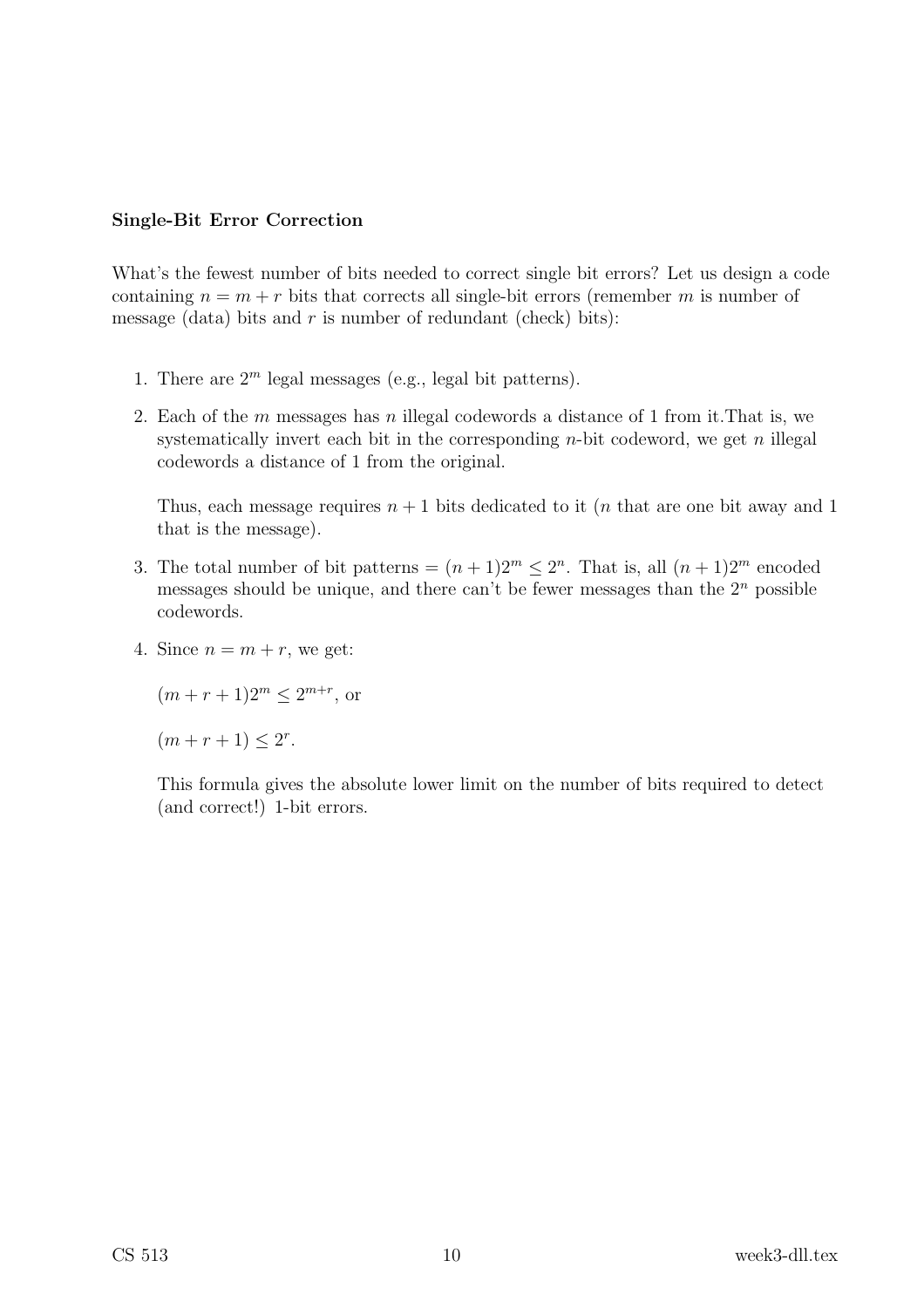Hamming developed a code that meets this lower limit:

- Bits are numbered left-to-right starting at 1.
- Bit numbers that are powers of two (e.g.,  $1, 2, 4, 8$ , etc.) are check bits; the remaining bits are the actual data bits.
- Each check bit acts as a parity bit for a set of bits (both data and check).
- To determine which parity bits in the codeword cover bit  $k$  of the codeword, rewrite bit position k as the a sum of powers of two (e.g.,  $19 = 1+2+16$ ). A bit is checked by only those check bits in the expansion (e.g., check bits 1, 2, and 16).
- When a codeword arrives, examine each check bit  $k$  to verify that it has the correct parity. If not, add  $k$  to a counter. At the end of the process, a zero counter means no errors have occurred; otherwise, the counter gives the bit position of the incorrect bit.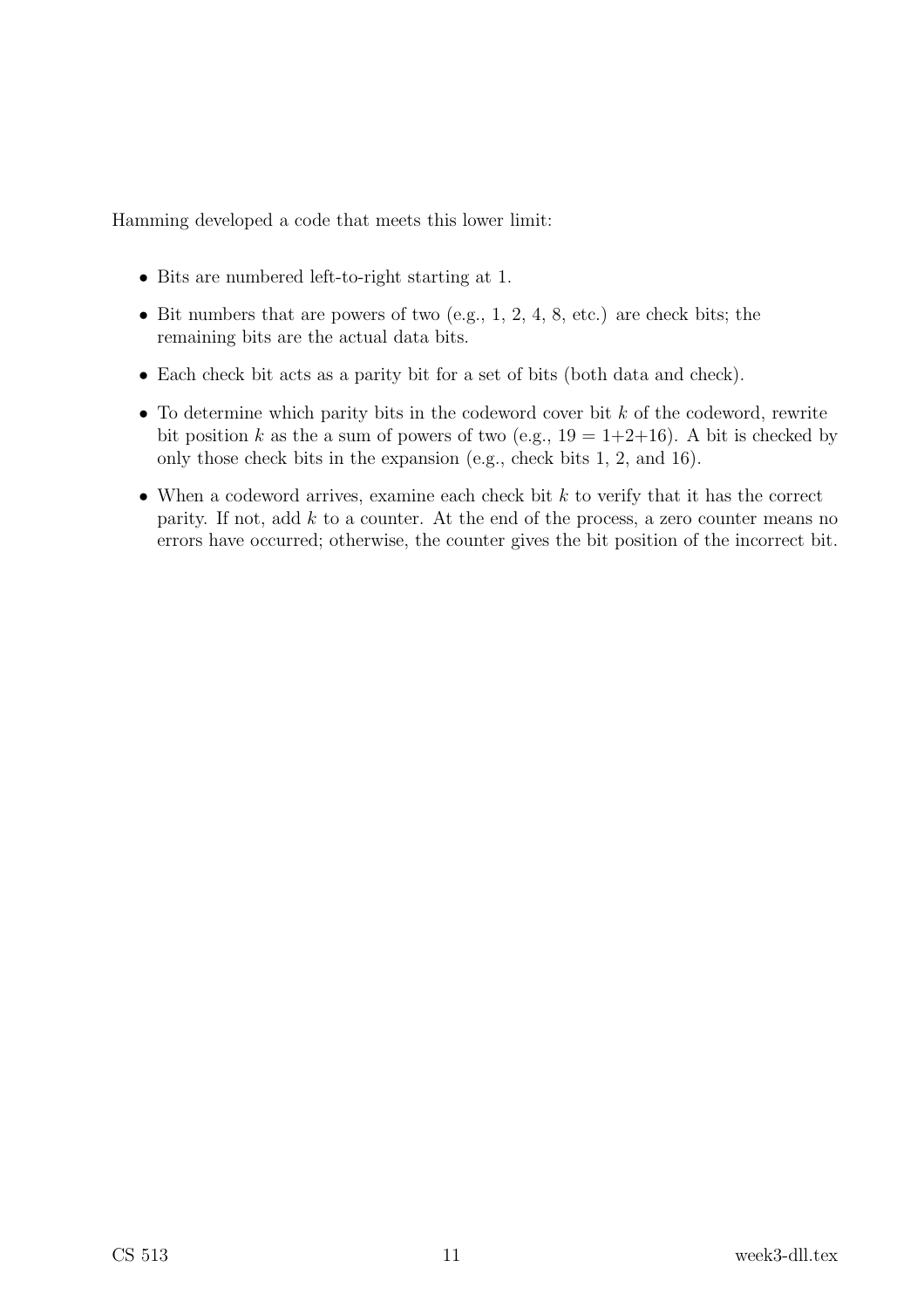For instance, consider the ascii character " $a$ " = "1100001".

We know that:

- check bit 1 covers all odd numbered bits (e.g,  $1, 3, 5, \ldots$ )
- check bit 2 covers bits 2, 3, 6, 7, 10, 11, ...
- check bit 3 covers bits 4, 5, 6, 7, 12, 13, 14, 15, ...
- check bit 4 covers bits  $8, 9, 10, 11, 12,$  etc.

#### Thus:

- check bit 1 equals:  $?+1+1+0+0+1 = 1$
- check bit 2 equals:  $?+1+0+0+0+1 = 0$
- check bit 3 equals:  $?+1+0+0=1$
- check bit 4 equals:  $?+0+0+1 = 1$

| $\pi$ $\alpha$<br>ਾ | data:             | $\qquad \qquad \blacksquare$ | - | - |                                    | v                     |   | $\overline{\phantom{0}}$ |        |  |
|---------------------|-------------------|------------------------------|---|---|------------------------------------|-----------------------|---|--------------------------|--------|--|
|                     | codeword:         |                              | ັ |   |                                    | ◡                     |   |                          |        |  |
|                     | <i>la</i> .<br>n. |                              |   |   | $\overline{\phantom{0}}$<br>ь<br>◡ | $\sim$<br>$\sim$<br>U | ⇁ | ◡                        | U<br>◡ |  |

Note: Hamming Codes correct only single bit errors. To correct burst errors, we can send b blocks, distributing the burst over each of the b blocks.

For instance, build a b-row matrix, where each row is one block. When actually sending the data, send it one column at a time. If a burst error occurs, each block (row) will see a fraction of the errors, and may be able to correct its block.

Error correction is most useful in three contexts:

- 1. Simplex links (e.g., those that provide only one-way communication).
- 2. Long delay paths, where retransmitting data leads to long delays (e.g., satellites).
- 3. Links with very high error rates, where there is often one or two errors in each frame. Without forward error correction, most frames would be damaged, and retransmitting them would result in the frames becoming garbled again.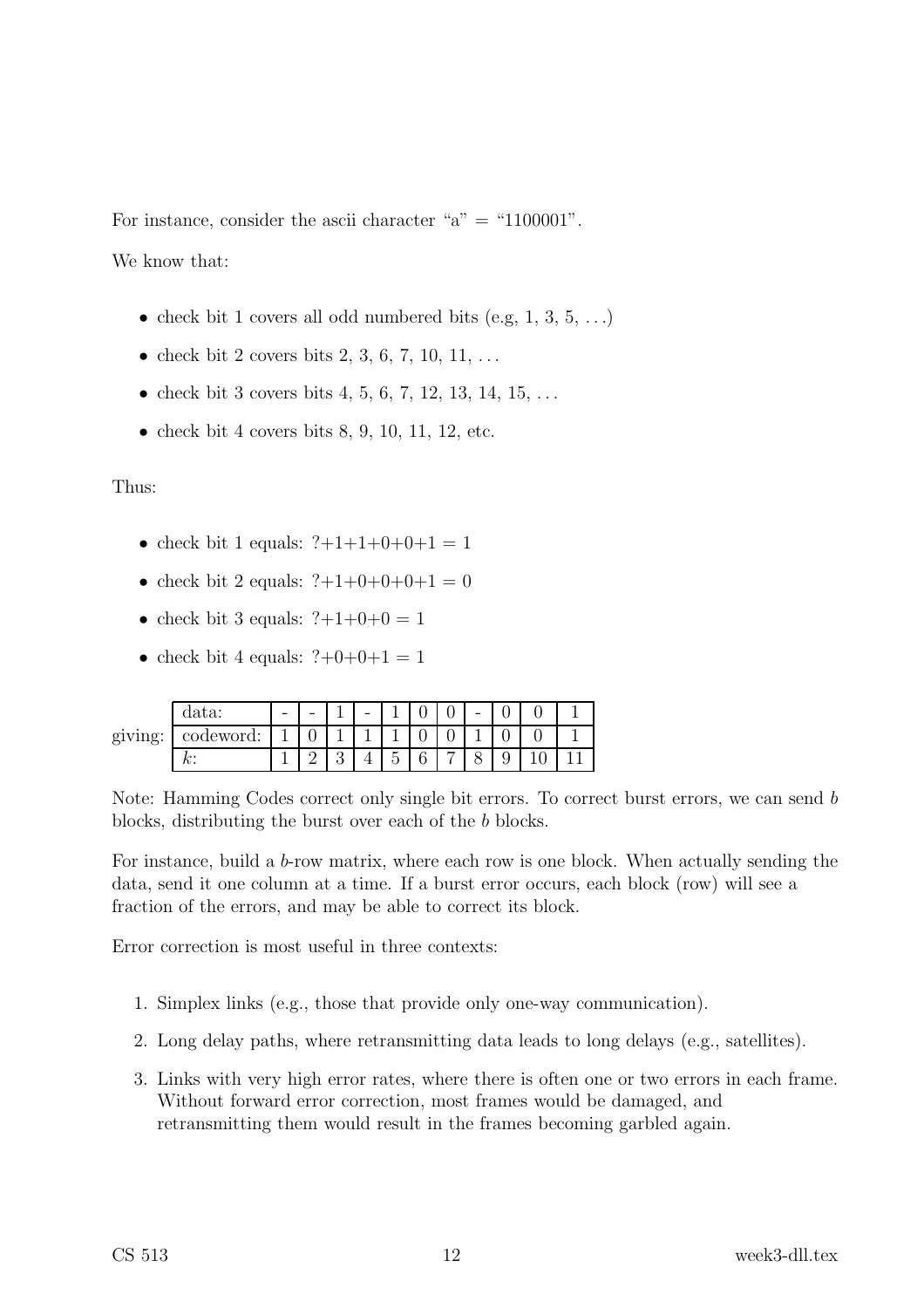### Error Detection

Error correction is relatively expensive (computationally and in bandwidth).

For example, 10 redundancy bits are required to correct 1 single-bit error in a 1000-bit message. Detection? In contrast, detecting a single bit error requires only a single-bit, no matter how large the message.

The most popular error detection codes are based on polynomial codes or cyclic redundancy codes (CRCs).

Allows us to acknowledge correctly received frames and to discard incorrect ones.

### CRC Checksums

The most popular error detection codes are based on *polynomial codes* or *cyclic redundancy* codes. Idea:

• Represent a k-bit frame as coefficients of a polynomial expansion ranging from  $x^{k-1}$ to  $x^0$ , with the high-order bit corresponding to the coefficient of  $x^{k-1}$ .

For example, represent the string "11011" as the polynomial:  $x^4 + x^3 + x + 1$ 

- Perform modulo 2 arithmetic (e.g. XOR of the bits)
- Sender and receiver agree on a *generator polynomial:*  $G(x)$ .  $(G(x))$  must be smaller than the number of bits in the message.)
- Append a *checksum* to message; let's call the message  $M(x)$ , and the combination  $T(x)$ . The checksum is computed as follows:
	- 1. Let r be the degree of  $G(x)$ , append r zeros to  $M(x)$ . Our new polynomial becomes  $x^r M(x)$
	- 2. Divide  $x^r M(x)$  by  $G(x)$  using modulo 2 arithmetic.
	- 3. Subtract the remainder from  $x^r M(x)$  giving us T(x).
- When receiver gets  $T(x)$ , it divides  $T(x)$  by  $G(x)$ ; if  $T(x)$  divides cleanly (e.g., no remainder), no error has occurred.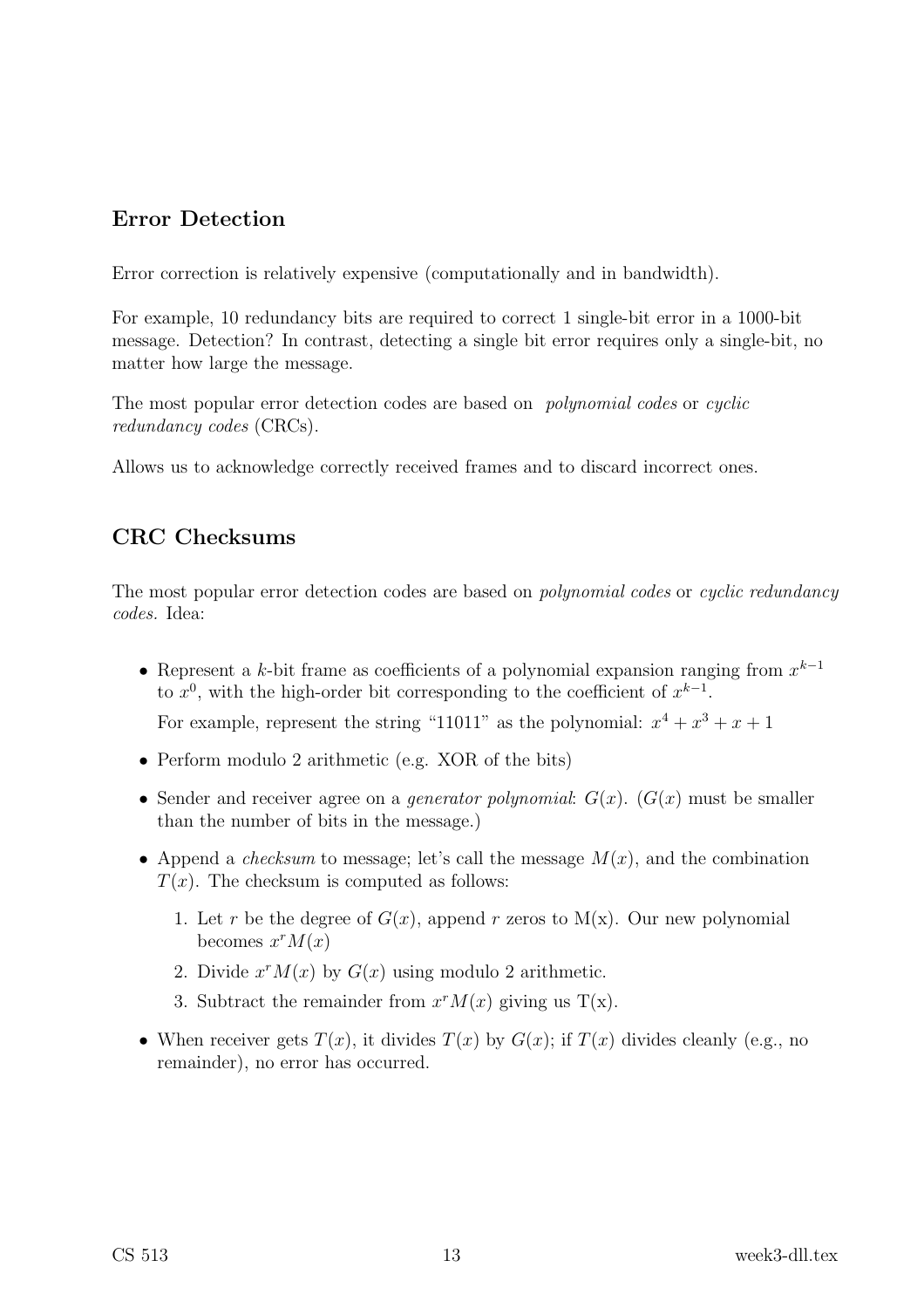The presence of a remainder indicates an error. What sort of errors will we catch?

Assume:

- the receiver gets  $T(x) + E(x)$ , where each bit in  $E(x)$  corresponds to an error bit.
- $k$  1 bits indicate  $k$  single-bit errors.
- Receiver computes  $[T(x) + E(x)]/G(x) = E(x)/G(x)$ .

Will detect:

- single bit errors. If a single-bit error occurs,  $G(x)$  will detect it if it contains more than one term. If it contains only one term, it may or may not detect the error, depending on the  $E(x)$  and  $G(x)$ .
- two isolated single-bit errors. Consider two single-bit errors:  $E(x) = x^i + x^j = x^i(1 + x^{j-i})$

Note:  $x^i$  is not divisible by  $G(x)$  if it contains two or more terms. Thus, we can detect double-bit errors if  $G(x)$  does not divide  $(x<sup>k</sup> + 1)$  for any k up to the message size. Satisfactory generator polynomials can be found.  $G(x) = x^{15} + x^{14} + 1$ , for instance, does not divide  $x^k + 1$  for  $k \leq 32768$ .

- odd number of bits.
- burst errors less than or equal to degree. Note: A polynomial with  $r$  check bits will detect all burst errors of length  $\leq r$ .

What transmitted message will be an error but still generate a checksum of zero on receiving end?  $(T(x) + E(x))/G(x)$  so if  $E(x) = G(x)$ .

### CRC Standards

There are currently three international standards:

- CRC-12:  $x^{12} + x^{11} + x^3 + x^2 + x + 1$
- CRC-16:  $x^{16} + x^{15} + x^2 + 1$
- CRC-CCITT:  $x^{16} + x^{12} + x^5 + 1$

Note: 16-bit CRCs detect all single and double errors, all errors with odd number of bits, all burst errors of length  $\leq 16$  bits, and 99.997\% of 17-bit errors.

Is usually done in hardware!